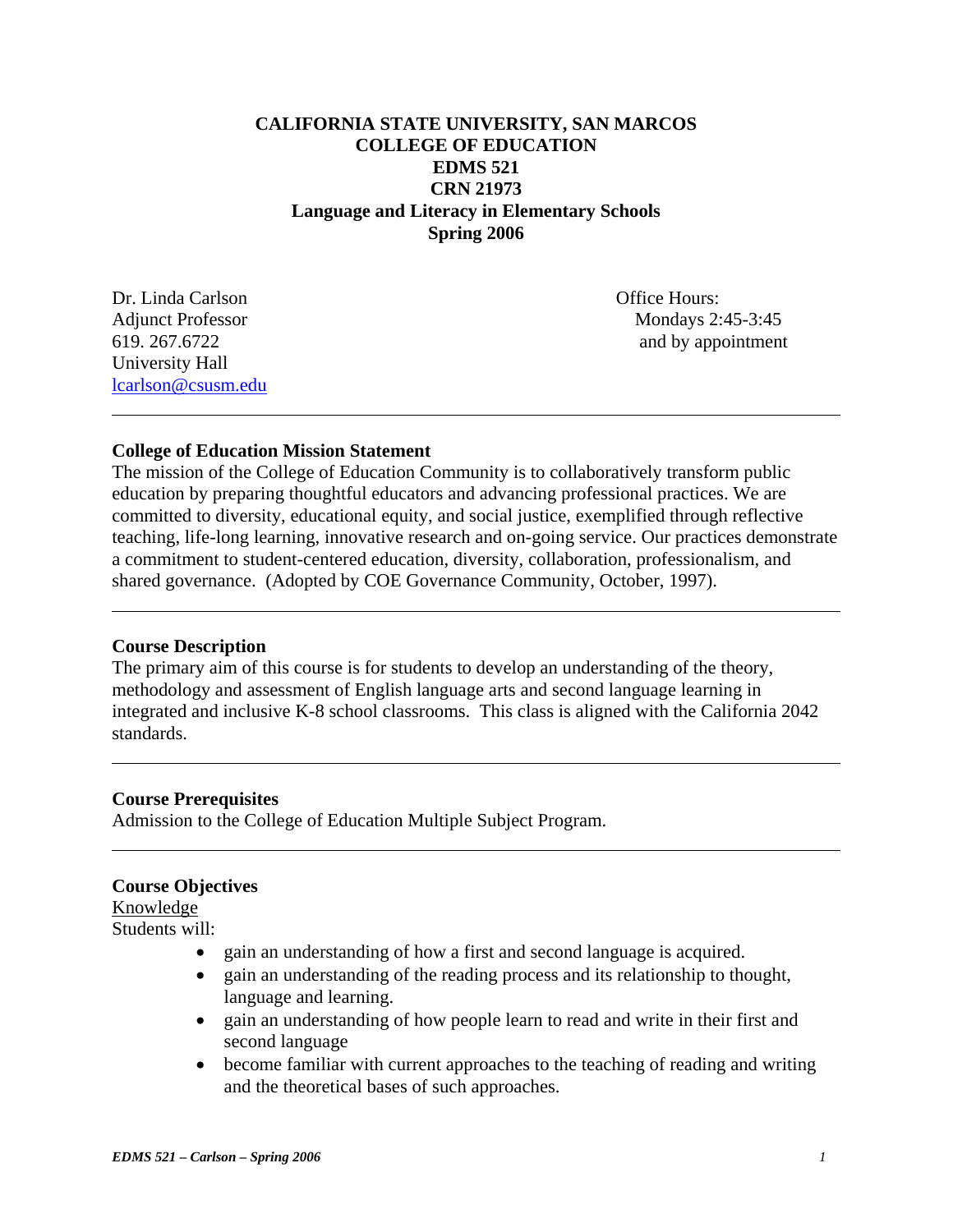- become familiar with current approaches to the teaching of reading and writing in culturally and linguistically diverse elementary school classrooms
- become familiar with classroom diagnostic techniques and evaluation procedures.
- become familiar with current approaches to the teaching of reading and writing to children with special learning needs

# Skills

 $\overline{a}$ 

 $\overline{a}$ 

Students will:

- become sensitive observers of children's language using behaviors.
- analyze children's reading and writing behavior as a basis for making instructional decisions
- translate the results of formal and informal assessment of children's reading and writing behaviors into instructional plans
- develop the ability to select appropriate materials and instructional strategies to meet the individual needs of students
- learn how to organize the classroom for teaching reading and writing to culturally and linguistically diverse populations.

# Attitudes and Values

Teacher candidates will:

- develop an appreciation for the natural language abilities children possess for processing and producing print
- develop an appreciation for the need and value of integrating reading and writing into all areas of the curriculum
- affirm the importance of a rich environment for developing an effective language arts program.
- develop a sensitivity to and appreciation for culturally and linguistically diverse learners.
- develop a sensitivity to and appreciation for children with special learning needs
- develop an appreciation for the importance of reading and writing for their own personal and professional growth
- develop a respect for each student, his/her abilities and background and the student's right to instruction that meets his or her individual needs.

# **Authorization to Teach English Learners**

This credential program has been specifically designed to prepare teachers for the diversity of languages often encountered in California public school classrooms. The authorization to teach English learners is met through the infusion of content and experiences within the credential program, as well as additional coursework. Students successfully completing this program receive a credential with authorization to teach English learners.

(Approved by CCTC in SB 2042 Program Standards, August 02)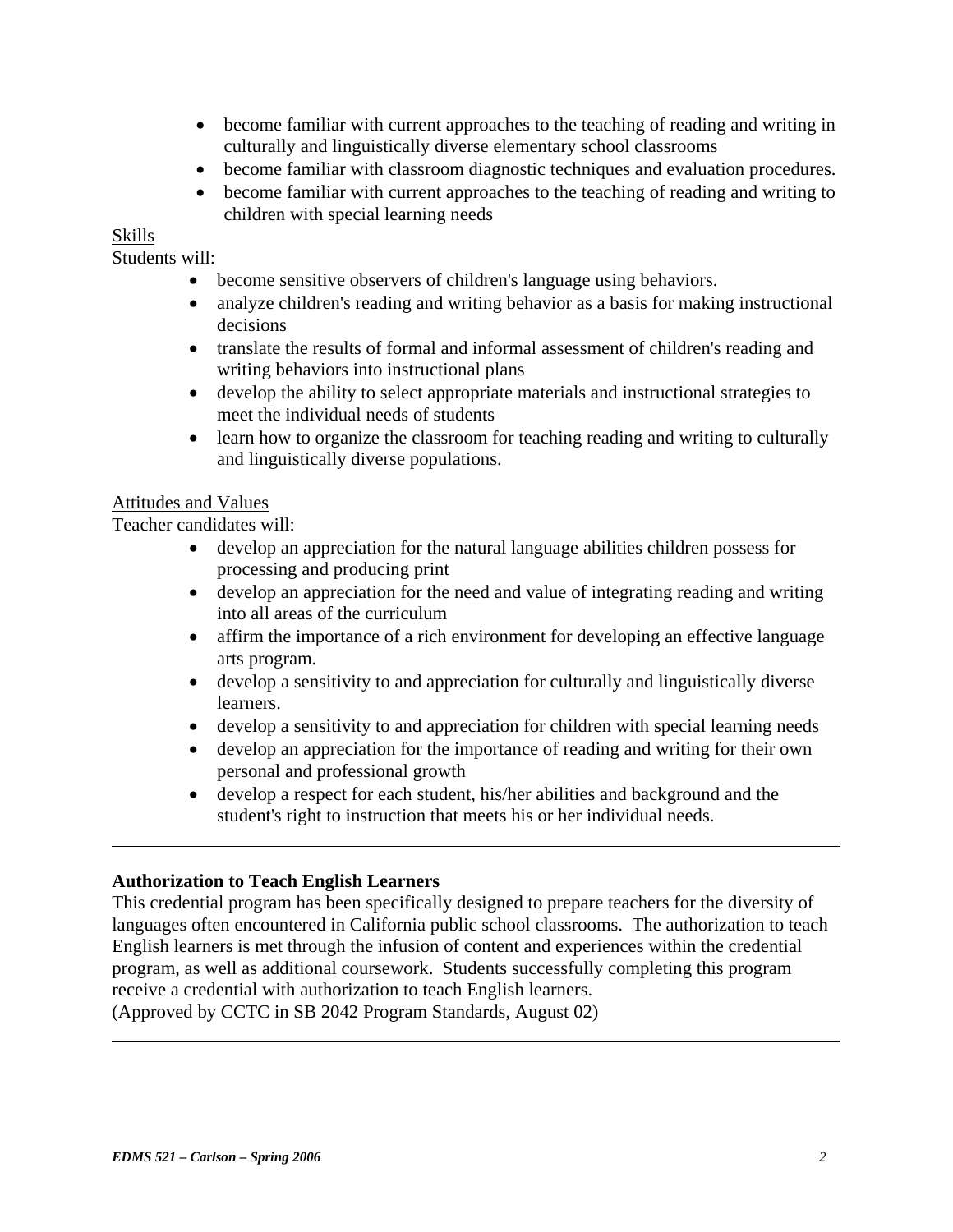### **Standards Alignment**

 $\overline{a}$ 

 $\overline{a}$ 

 $\overline{a}$ 

The course objectives, assignments, and assessments have been aligned with the CTC standards for Multiple Subjects Credential. Please be sure to incorporate artifacts from this class into your final comprehensive portfolio. The following standards are a primary emphasis in this course: Standard 3-Relationship between theory and practice Standard 4-Pedagogical thought and reflective practice Standard 5-Equity, Diversity, & Access tot he Core Curriculum Standard 7-Equity, Preparation to Teach Reading Language Art

### **College of Education Attendance Policy**

Due to the dynamic and interactive nature of courses in the College of Education, all students are expected to attend all classes and participate actively. At a minimum, students must attend more than 80% of class time, or s/he may not receive a passing grade for the course at the discretion of the instructor. Individual instructors may adopt more stringent attendance requirements. Should the student have extenuating circumstances, s/he should contact the instructor as soon as possible. (Adopted by the COE Governance Community, December, 1997). *You cannot receive an "A" in this course if you miss more than two class sessions.*

#### **Required Texts (Bring books to class on the date we discuss them)**

Cunningham, P. M., & Allington, R. L. (2003). *Classrooms That Work. Third edition*. Allyn and Bacon: Boston.

Johns, J. (2005). *Basic Reading Inventory: Pre-Primer Through Grade Twelve & Early Literacy Assessments*. Ninth Edition. Dubuque, Iowa: Kendall-Hunt.

Routman, R. (2003). *Reading Essentials.* Portsmouth, NH: Heinemann.

#### **Optional Texts**

Cunningham, P. (2000). *Phonics They Use: Words for Reading and Writing*. Third Edition. New York: Longman.

Zarrillo, J. J. (2002*). Ready for RICA: A Test Preparation Guide for California's Reading Instruction* 

*Competence Assessment*. Merrill Prentice Hall.

### **Course Requirements**

#### *1. Attendance, Participation, & Professionalism 100 Points*

The instructor reserves the right to determine the level of participation and professionalism. For example, you should come prepared for class discussions of the readings by being prepared for your role in your literature circle (this will be explained in class). Areas such as coming to class prepared and on time, paying attention, being courteous and involved will be considered. Remember, you cannot receive an "A" if you miss more than two classes.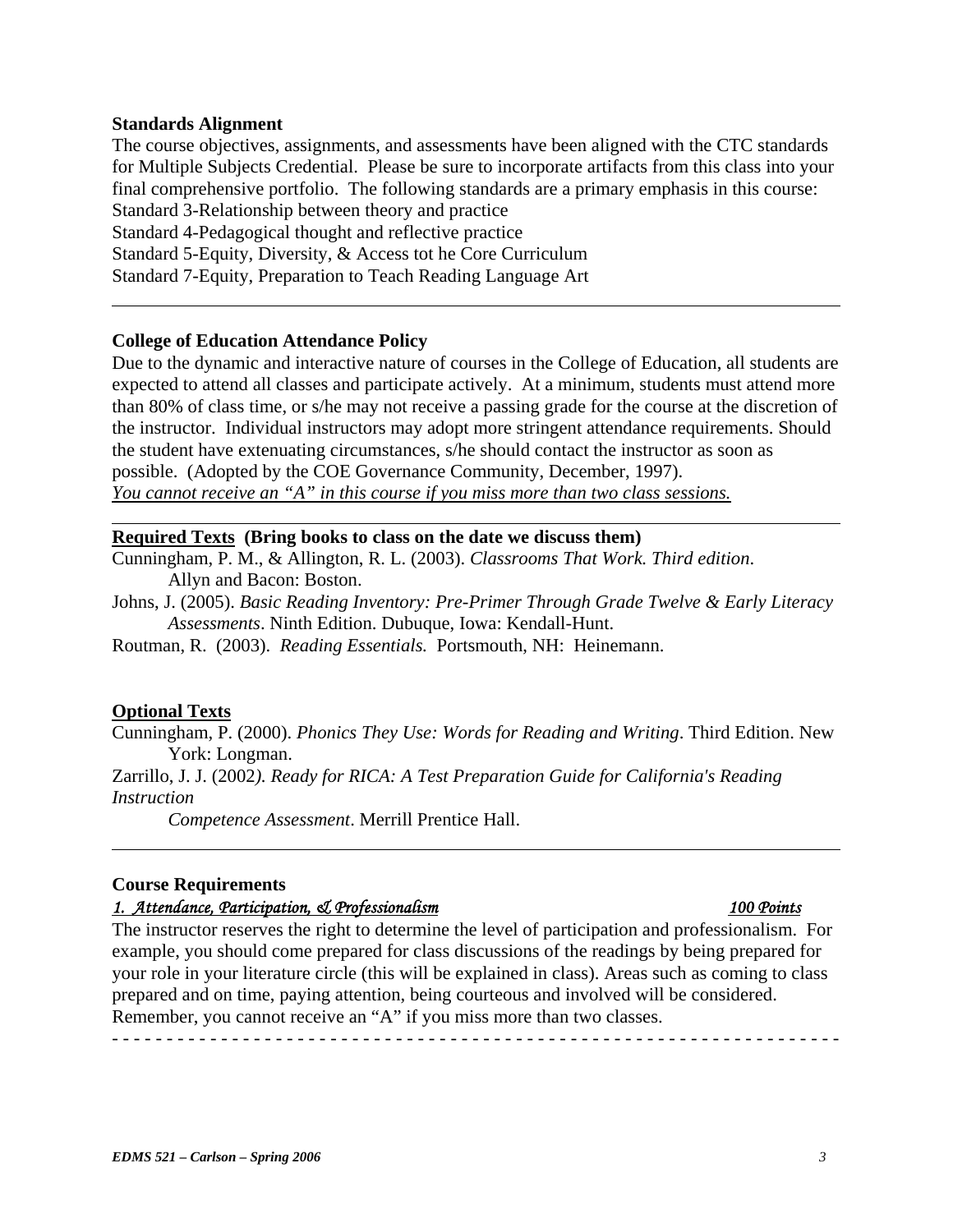# *2. Teacher Performance Expectation (TPE) Competencies 100 Points*

This course requires that you address the TPEs listed below for your Task Stream Electronic Portfolio. You will address these TPEs by completing course assignments, then writing summary reflections to be submitted, responded to, and archived via Task Stream.

Read TPE 1A and TPE 4, then write a two paragraph reflection that elaborates on your learning and mastery of this TPE. The reflection should be at least 2 paragraphs in length and include evidence that you have a grasp of Subject-Specific Pedagogical Skill for MST in the area of teaching Reading-Language Arts. In order for the assignment to be complete, students must post their observation sheets and reflections it to their Task Stream Account after it is returned with the comment: *Ready to Post* 

# *TPE 1A: Subject-Specific Pedagogical Skills for Multiple Subject Teaching Assignments: Teaching Reading-Language Arts in a Multiple Subject Assignment*

*Candidates for a Multiple Subject Teaching Credential demonstrate the ability to teach the stateadopted academic content standards for students in English-Language Arts (K-8). They understand how to deliver a comprehensive program of systematic instruction in word analysis, fluency, and systematic vocabulary development; reading comprehension; literary response and analysis; writing strategies and applications; written and oral English Language conventions; and listening and speaking strategies and applications. They know how to strategically plan and schedule instruction to ensure that students meet or exceed the standards. Candidates create a classroom environment where students learn to read and write, comprehend and compose, appreciate and analyze, and perform and enjoy the language arts. They understand how to make language (e.g., vocabulary, forms, uses) comprehensible to students and the need for students to master foundational skills as a gateway to using all forms of language as tools for thinking, learning, and communicating. They understand how to use instructional materials that include a range of textual, functional and recreational texts and how to teach high quality literature and expository text. They understand that the advanced skills of comprehending narrative and informational texts and literary response and analysis, and the creation of eloquent prose, all depend on a foundation of solid vocabulary, decoding, and word-recognition skills.* 

*Candidates teach students how to use visual structures such as graphic organizers or outlines to comprehend or produce text, how to comprehend or produce narrative, expository, persuasive and descriptive texts, how to comprehend or produce the complexity of writing forms, purposes, and organizational patterns, and how to have a command of written and oral English-language conventions. They know how to determine the skill level of students through the use of meaningful indicators of reading and language arts proficiency prior to instruction, how to determine whether students are making adequate progress on skills and concepts taught directly, and how to determine the effectiveness of instruction and students' proficiency after instruction.* 

# *TPE 4: Making Content Accessible*

*Candidates for Teaching Credentials incorporate specific strategies, teaching/instructional activities, procedures and experiences that address state-adopted academic content standards for students in order to provide a balanced and comprehensive curriculum. They use instructional materials to reinforce state-*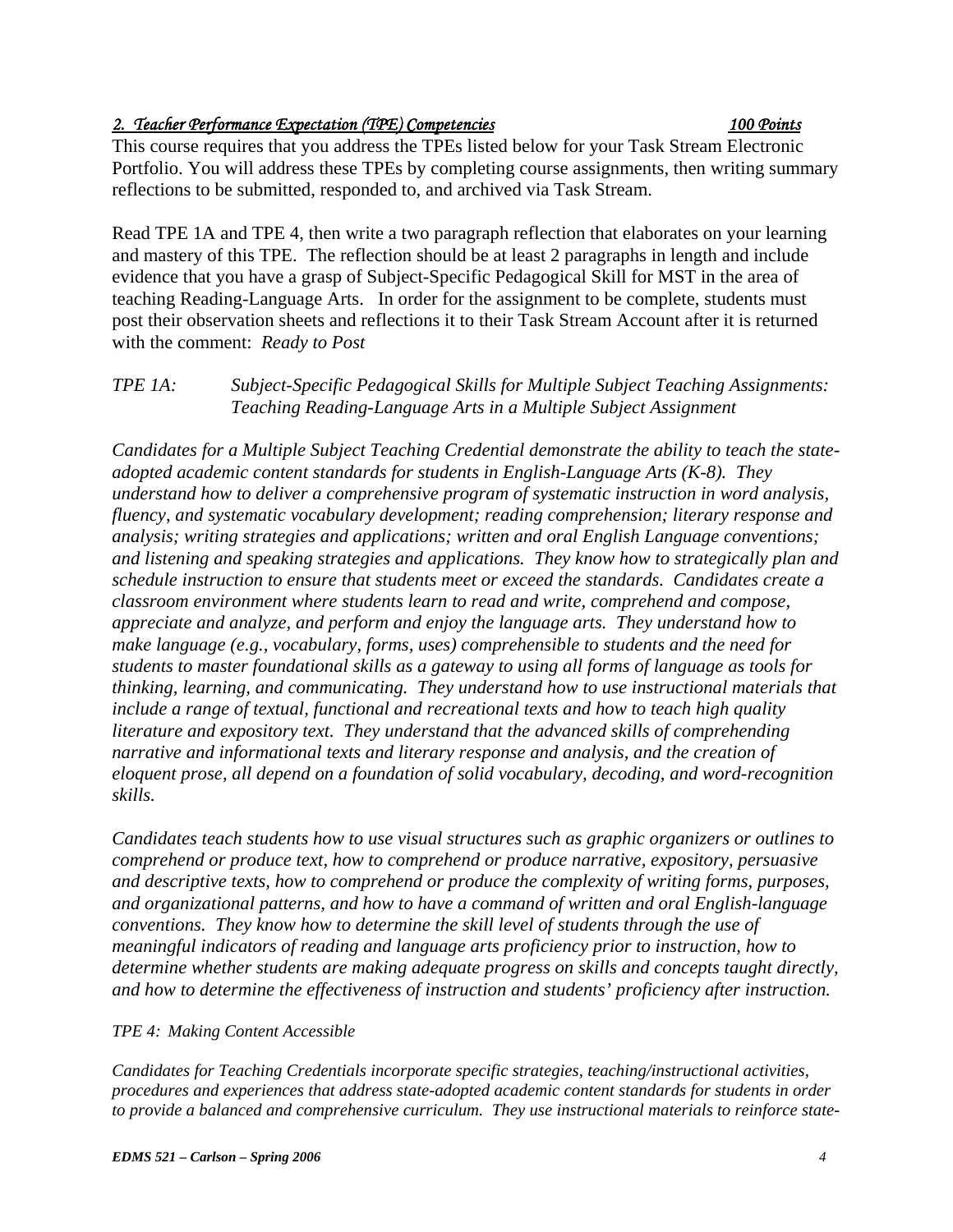*adopted academic content standards for students and they prioritize and sequence essential skills and strategies in a logical, coherent manner relative to students' current level of achievement. They vary instructional strategies according to purpose and lesson content. To meet student academic learning needs, candidates explain content clearly and reinforce content in multiple ways, such as the use of written and oral presentation, manipulatives, physical models, visual and performing arts, diagrams, non-verbal communication, and computer technology. They provide opportunities and adequate time for students to practice and apply what they have learned. They distinguish between conversational and academic language, and develop student skills in using and understanding academic language. They teach students strategies to read and comprehend a variety of texts and a variety of information sources, in the subject(s) taught. They model active listening in the classroom. Candidates encourage student creativity and imagination. They motivate students and encourage student effort. When students do not understand content, they take additional steps to foster access and comprehension for all learners. Candidates balance instruction by adjusting lesson designs relative to students' current level of achievement.* 

#### http://lynx.csusm.edu/coe/eportfolio/index.asp

This will take you to the CSUSM COE website where you can get help with how to create your electronic portfolio and information on the required elements.

#### http://www.taskstream.com

This is the TaskStream home page where you will register for Taskstream and return to when working on your electronic portfolio

EDMS 521 and 522 require that you address TPEs for your Task Stream Electronic Portfolio. You will address these by completing course assignments, then writing summary reflections to be submitted, responded to, and archived via Task Stream.

| Class           | <b>TPE</b> | <b>Artifact</b>                     |  |
|-----------------|------------|-------------------------------------|--|
| <b>EDMS 521</b> | 1 A        | <b>Field Observation</b>            |  |
| <b>EDMS 521</b> | 4          | <b>Literacy Strategy Lesson</b>     |  |
|                 |            |                                     |  |
| EDMS 522 3      |            | Case Study: Assessment Sections     |  |
| <b>EDMS 522</b> | -8         | Case Study: Introduction to Student |  |

### **Checklist for Literacy TPEs:**

Is your submission between 250-300 words?

#### *Paragraph 1:*

Did you provide a brief, comprehensive summary of the TPE?

### *Paragraph 2:*

Did you identify, by name, the attached artifact?

 Did you explain how the artifact demonstrates your understanding of the TPE?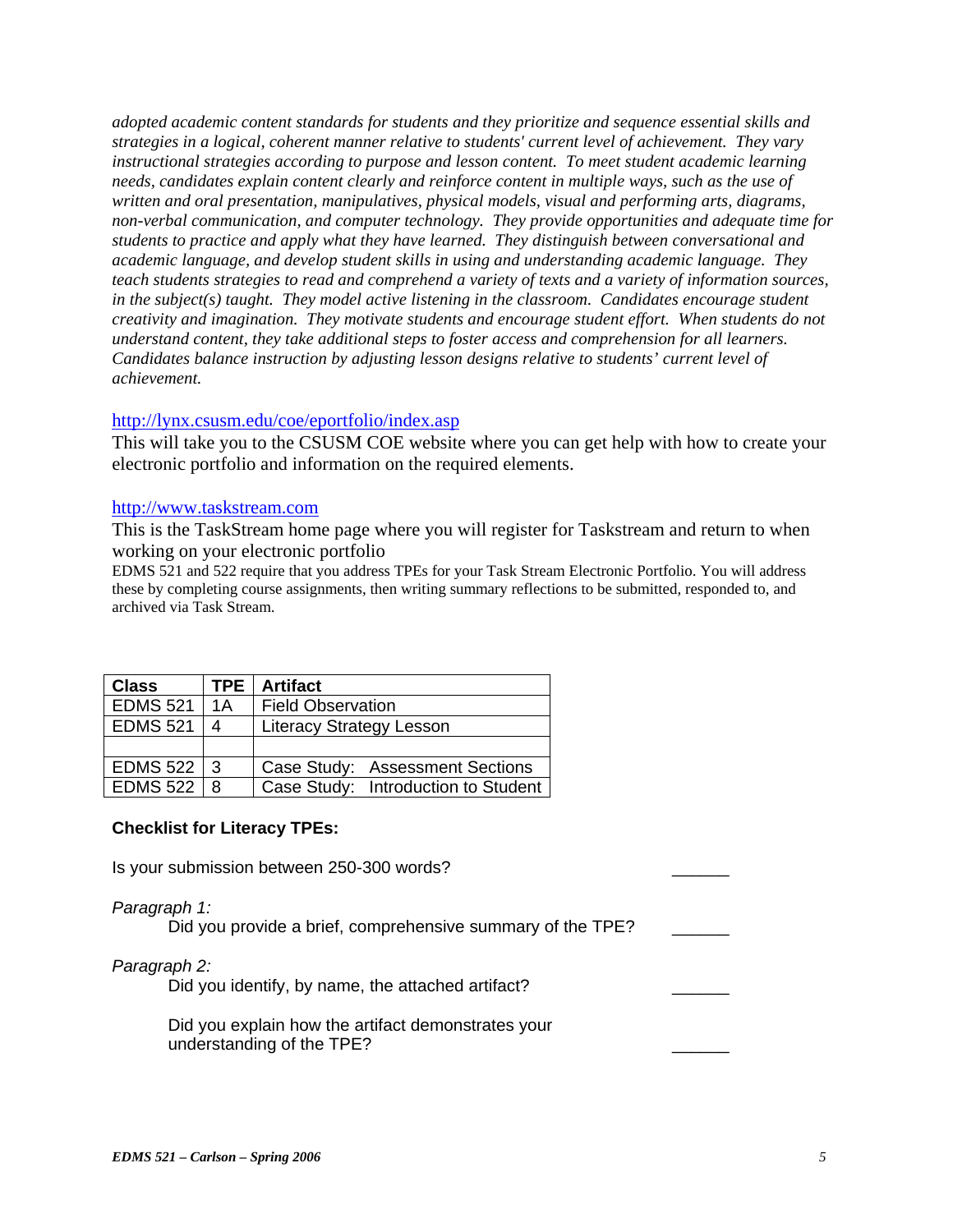### - - - - - - - - - - - - - - - - - - - - - - - - - - - - - - - - - - - - - - - - - - - - - - - - - - - - - - - - - - - - - - - - - - - *3, Language Arts Resource Notebook (Part 1) 100 Points*

You will develop a Language Arts Resource Notebook that will be used to inform your teaching. The Resource Notebook has two main objectives. First, is to demonstrate your learning and understanding of the reading and language arts. Second, is to start building a resource for your own learning. Be creative and thoughtful in the compilation of the notebook—it will be a demonstration that you are ready to teach the language arts to a diverse student population.

The Notebook will be organized around the 13 RICA Content Areas (see the RICA Registration Bulletin, p.39-45) and include additional sections on:

- A personal statement of your philosophy of the teaching reading and writing
- Observation notes and reflections
- A table of contents page

Each section of the notebook regarding a standard should contain the following:

- A RICA analysis sheet including: (a) what this content area(s) is about (Put it in your own words  $-2$  to 4 sentences), (b) 2 ways of assessing this content area (include rationale); and (c) 1 way of teaching it (description and accommodations). Describe the teaching strategy and explain how it supports reading, writing and/or language arts development. I will review this information as we cover the content for this course.
- An observation form
- Lesson plans, articles, and any other resources collected within class or student teaching that would be helpful.

For the first semester you will need to complete the following: (10 points each section)

- Section 1 Philosophy of Literacy Learning
- Section 3 Planning, Organizing, and Managing Reading Instruction
- Section 4: Phonemic Awareness
- Section 5: Concepts About Print
- Section 6: Systematic, Explicit Phonics and Other Word Identification Strategies
- Section 7: Spelling Instruction
- Section 8: Reading Comprehension: Narrative
- Section 13: Vocabulary Development
- Section 14: Structure of the English Language
- Section 15: Special Needs

You may include course assignments (lesson plan, case study, mini book unit, classroom observations and interactive email journals), course handouts and materials from your classroom/school site, examples of lesson plans and student work, information from internet sources or professional journals. You may want to include strategies you will use to teach these content areas. You may even include pictures of students learning a specific strategy as well as your reflection on what was happening, why it worked or didn't work and why that was.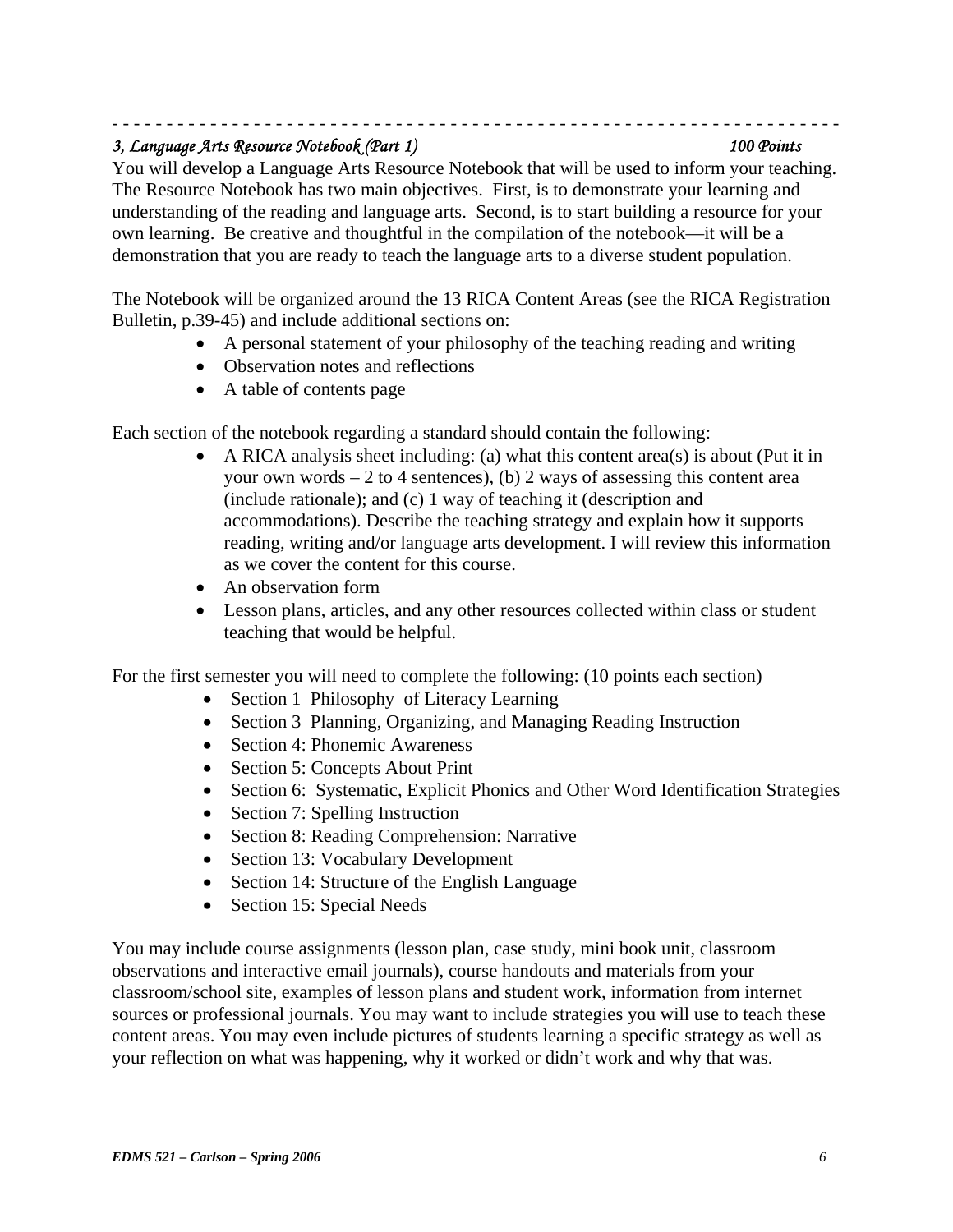Be creative, but avoid excessive "cuteness". Your notebook should be professional and thoughtful. This resource notebook will contain samples of your learning and understanding, and examples of your work that demonstrate that you are ready to instruct children in reading, writing, listening and speaking. Feel free to use a variety of graphic and written presentations, as best suits your learning style, in order to show your learning and understanding. Use a three-ring binder to organize your materials.

As you learn about assessment, phonemic awareness, the use of phonics, comprehension strategies and other components crucial to effective literacy instruction, compiling your resource notebook will help you prepare and review the content areas assessed by the RICA test (see http://www.rica.nesinc.com/ click on "Sample Written Examination Materials). More importantly, it will serve as a resource for you in the future, and may be used for job interviews to illustrate your knowledge and experiences. I will explain and review information as we cover the content for this course.

Note: Web sites can also serve as a resource. See: http://www.csusm.edu/Quiocho ; .click on "reading instruction portfolio." See the section on accommodations for ideas on ways to support second language learners. Also: http://www.rica.nesinc.com/; Note: See **www.ed.gov/free/** for free Educational Materials.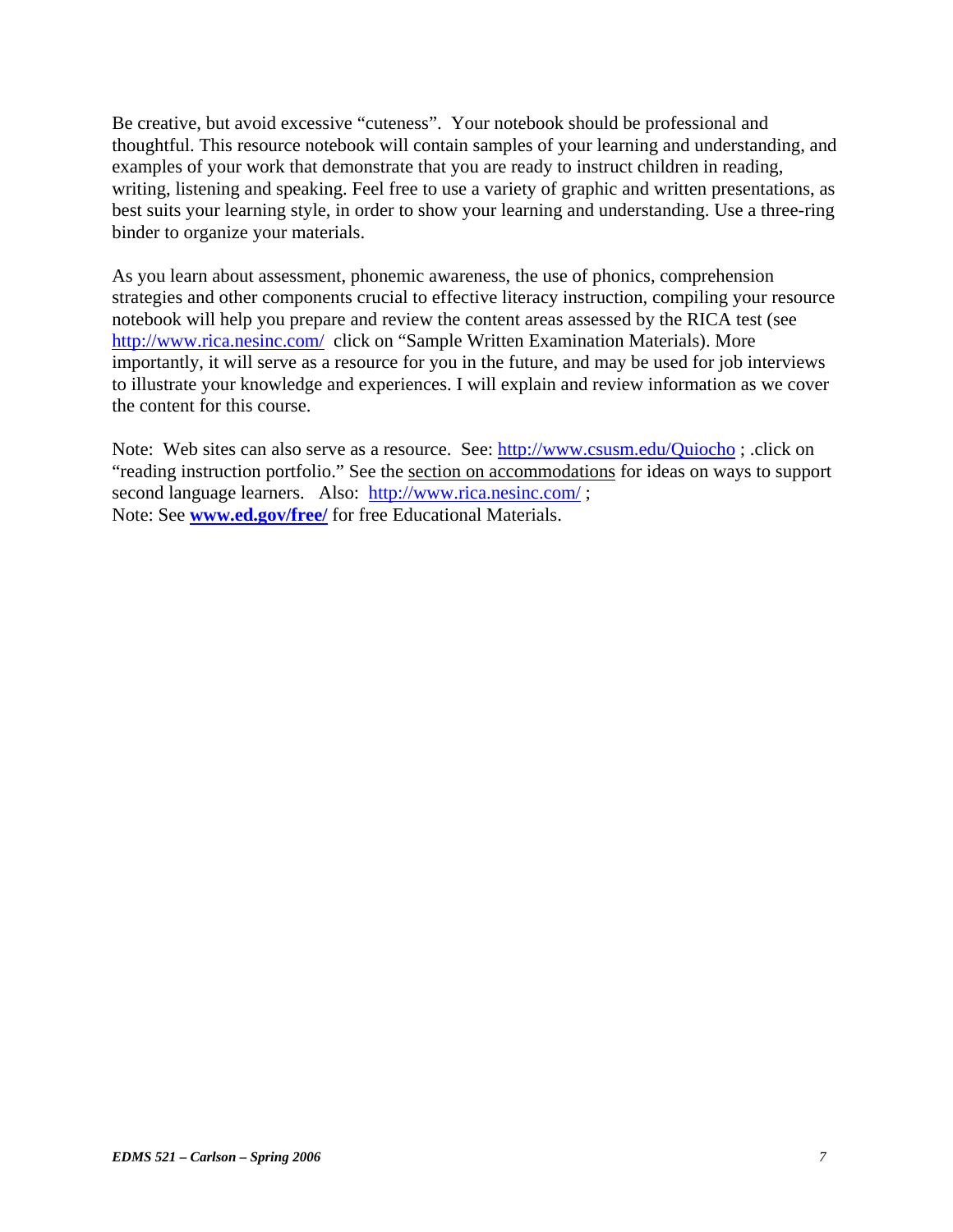| Component                                                                                  | <b>How to Assess</b>                                                                                                                                                                                                                                                                                                                                                                                                                                                                                                                                                                           | <b>How to Teach it (Strategies)</b>                                                                                                                                                                                                                                                                                                                                                                                                                                                                                                                                                                                                                                  | <b>Accommodations</b>                                                                                                                                                                                                                                                                                                                                                                                                                                                                                                                                                                                                                                                                                                                                                                                                                                                                                                                                                                                                                                                                                                                         |  |  |
|--------------------------------------------------------------------------------------------|------------------------------------------------------------------------------------------------------------------------------------------------------------------------------------------------------------------------------------------------------------------------------------------------------------------------------------------------------------------------------------------------------------------------------------------------------------------------------------------------------------------------------------------------------------------------------------------------|----------------------------------------------------------------------------------------------------------------------------------------------------------------------------------------------------------------------------------------------------------------------------------------------------------------------------------------------------------------------------------------------------------------------------------------------------------------------------------------------------------------------------------------------------------------------------------------------------------------------------------------------------------------------|-----------------------------------------------------------------------------------------------------------------------------------------------------------------------------------------------------------------------------------------------------------------------------------------------------------------------------------------------------------------------------------------------------------------------------------------------------------------------------------------------------------------------------------------------------------------------------------------------------------------------------------------------------------------------------------------------------------------------------------------------------------------------------------------------------------------------------------------------------------------------------------------------------------------------------------------------------------------------------------------------------------------------------------------------------------------------------------------------------------------------------------------------|--|--|
| Phonemic<br>Awareness is the<br>ability to<br>manipulate the<br>sounds in words<br>orally. | Phonemic awareness is assessed by<br>finding out whether or not the<br>student is capable of manipulating<br>the language. For example;<br>I would ask a student to pick<br>$\bullet$<br>out the first sound or last<br>sound of a word,<br>I would ask the student to<br>$\bullet$<br>identify, pronounce and blend<br>sounds or a segment of a<br>word,<br>I would ask students to<br>$\bullet$<br>identify sentences, words, or<br>sounds to see if they are<br>aware of the structure of a<br>sentence.<br><b>Assessment Tools</b><br>1.) The Yopp-Singer Test of<br>Phonemic Segmentation | These are strategies that can be<br>used to teach ELL and non-ELL<br>students phonetic awareness,<br>Involve students in poetry,<br>$\bullet$<br>rhymes and songs of all<br>types,<br>Use a chant to clap<br>$\bullet$<br>syllables in students'<br>names,<br>Sort known objects or<br>$\bullet$<br>pictures into groups of<br>similar sounds (Realia<br>Cans),<br>Play a guessing game using<br>$\bullet$<br>picture cards and help the<br>children to put together<br>blends to make their guess,<br>Sing songs that allow<br>$\bullet$<br>children to replace sounds<br>with other sounds, even to<br>make nonsense words,<br>Read to your students.<br>$\bullet$ | For children with special<br>needs I would use these<br>strategies,<br>Specific skills instruction<br>$\bullet$<br>alongside a basal reading<br>program-This means I<br>would ask students what<br>sounds they hear in<br>certain words or what<br>word would make sense<br>in an empty space within<br>a sentence. This strategy<br>would allow me to assess<br>my student's progress,<br>Great children's<br>$\bullet$<br>literature books<br>including, nursery<br>rhymes, alliterative<br>books, picture books,<br>rhyming books,<br>repetitive pattern books,<br>Dr. Seuss books, and<br>alphabet books with<br>word-picture formats,<br>Rhymes, chants, finger<br>$\bullet$<br>rhymes, manipulatives,<br>games, role-playing,<br>Writing journals and<br>$\bullet$<br>quick writes (encourage<br>invented spelling!),<br>Provide a print rich<br>$\bullet$<br>environment including<br>the use of Word Walls,<br>Rebus activities- this<br>$\bullet$<br>activity is when you<br>replace a noun in a<br>sentence with a picture<br>of the noun. The student<br>can then replace the<br>picture with an invented<br>spelling of the word. |  |  |

# Example: RICA Analysis Sheet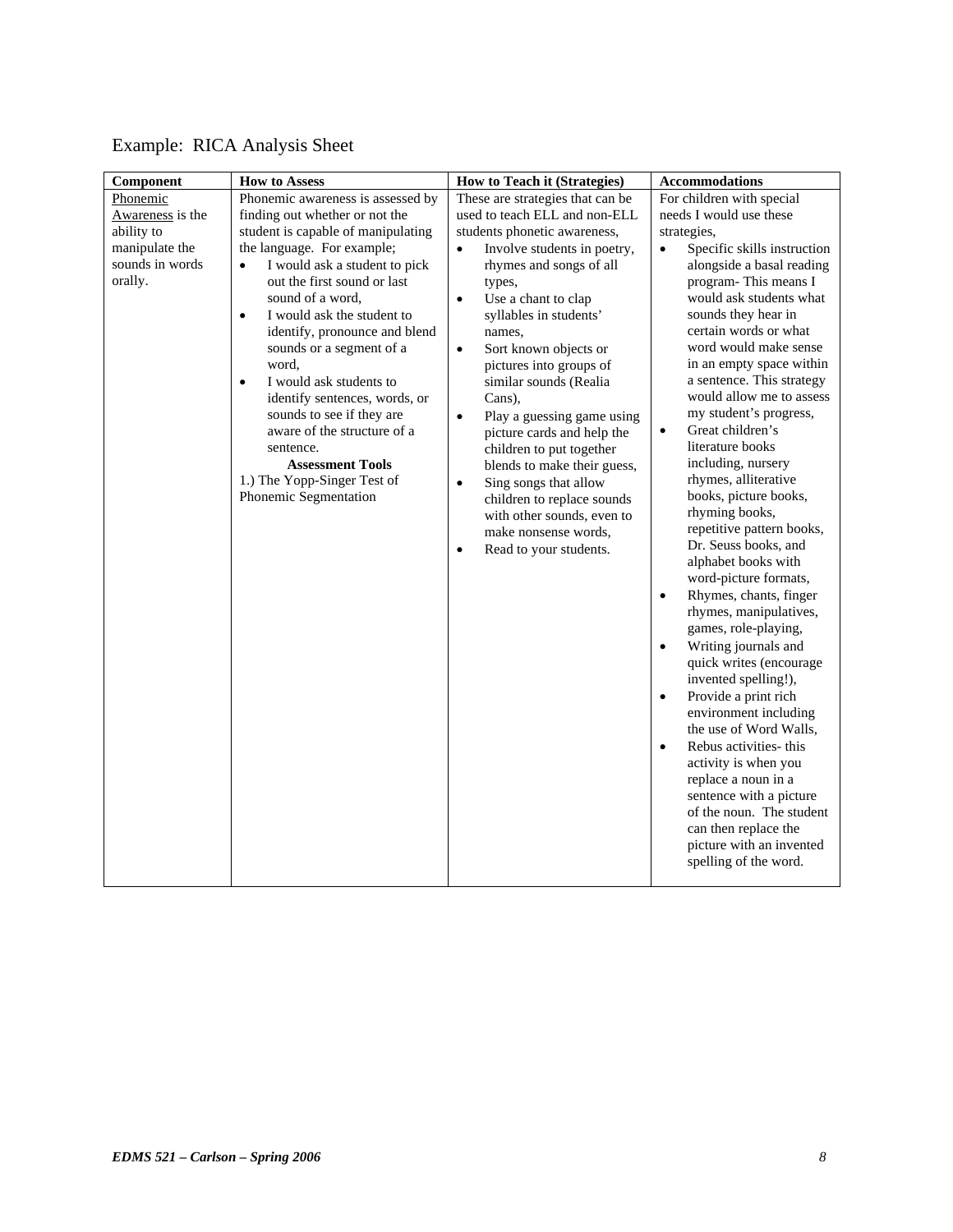# *4, Primary Grade Observation 100 Points*

**Observation Reflections**: We have scheduled two half days to observe a Kindergarten, first or second grade classroom, one observation will be focused on reading and one on writing. Take notes on what you see in the classrooms while you are there. Following our visits we will debrief the experiences in class and you will write a 2-3 page reflection on your observation of effective practices in teaching reading and writing to children.

Your reflections should look like this:

**Topic**: Phonics Instruction

**Date/Time** 9/7/98 9:00-10:00

**Place** (school/grade) Discovery Elementary, Monolingual 1<sup>st</sup> grade

**Activity**: Teacher taught "B" sound using alphabet cards and the pocket chart. Students wrote words beginning with B then illustrated the following-bird, ball, balloon, and boat. **Reflective Notes:** The teacher did a good job being inclusive with all students. Accommodations were made for second language learners when the teacher used some words that were close cognates (ball-bola) to help the students make connections. I noticed that one of the children who had trouble focusing was seated next to the teacher. She was very effective in selecting children to participate in order to ensure that the students did not get out of hand. I would modify this lesson in order to help English learners by using some cognates in Spanish and showing the students how beginning sounds work in their language.

# *5. Reading Strategy Lesson Plan (Critical Assessment Task) 50 Points*

Write and demonstrate a 15 minute reading strategy lesson plan for a small group activity that takes into account student needs. They can be mini-lessons, direct instruction, inquiry, or any format you choose. Make your lesson active, interesting, fun and meaningful. Choose a reading standard (see http://www.cde.ca.gov/be/st/ss/engmain.asp ) for your grade level to guide your objectives. Sample lessons will fit into one of the following sections and you will make enough copies of the lesson and materials for the class.

- Section 4: Phonemic Awareness
- Section 5: Concepts About Print
- Section 6: Systematic, Explicit Phonics and Other Word Identification Strategies
- Section 7: Spelling Instruction
- Section 8: Reading Comprehension: Narrative
- Section 13: Vocabulary Development
- Section 14: Structure of the English Language

# *These lessons will be due on the day we cover the corresponding section.*

*Keep in mind when writing your lesson*: What is the purpose of your lesson? How does it relate to real reading and/or writing? What are your learning goals? How are they aligned with the CA Reading/Language Arts standards (check the Reading/Language Arts framework for CA public schools)? How will you present the lesson (instructional strategies, resource materials, time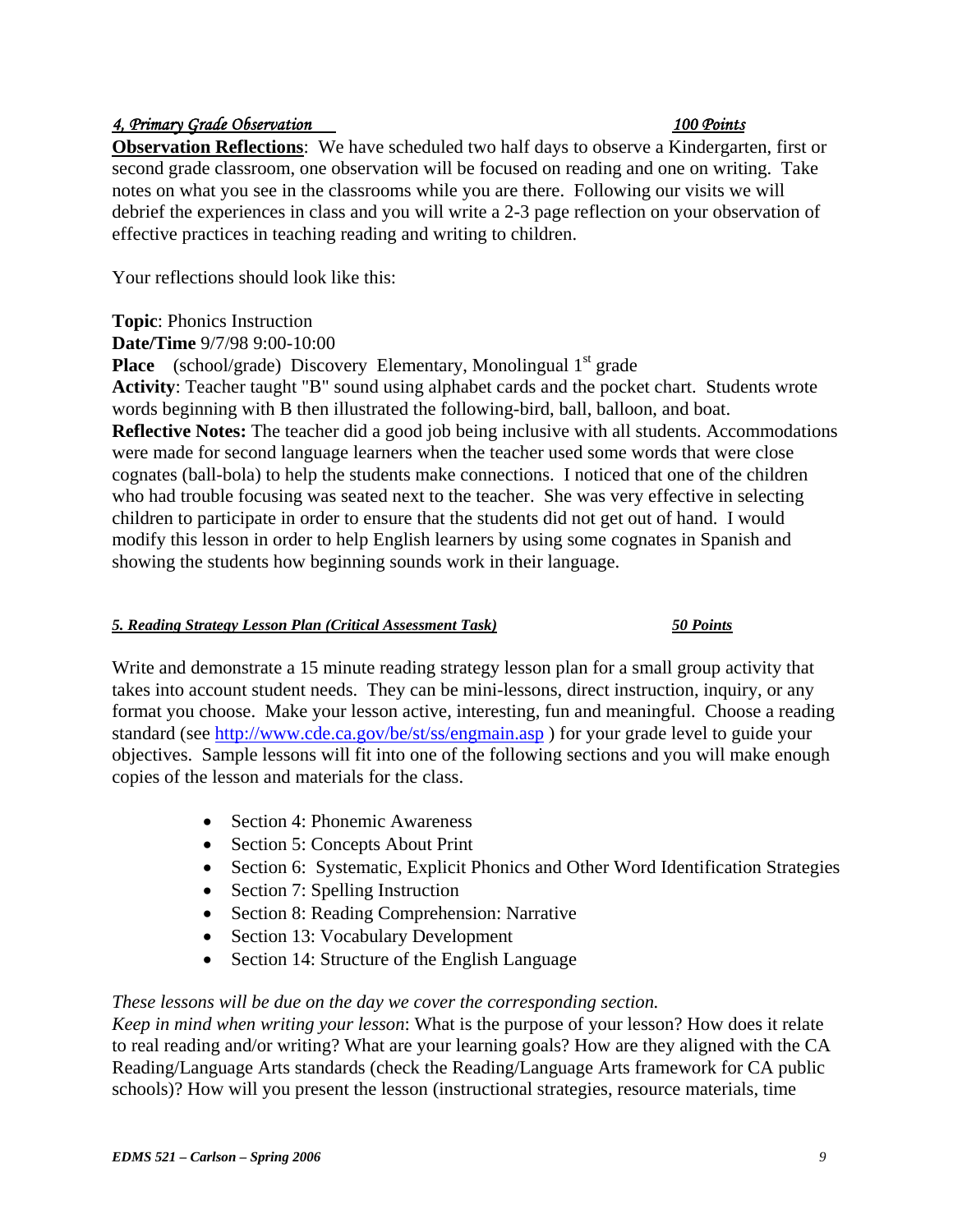frame)? How will you group students for the lesson? How will you assess your students? What accommodations will you provide for students who need additional help?

*Important*: Your lesson must address the needs of mainstream students, as well as make provisions for second language learners, students presenting difficulty, and accelerated students. How are you going to work with students who are having difficulty? How will you scaffold second language learners' learning during the lesson? How will your lesson provide enrichment for accelerated students? Will you meet with students individually or in a small group while other students work independently?

# **Grading Standards**

 $\overline{a}$ 

 $\overline{a}$ 

Grades will be determined on a percentage of the 300 points possible as follows:

Percentage: Grade: 100-94 A 93-91 A-90-88 B+ 87-84 B 83-81 B-80-71 C

Written Work Rubric

| $A$ to $A-$  | Few if any errors in spelling, punctuation, etc. |  |
|--------------|--------------------------------------------------|--|
|              | All sources cited properly                       |  |
|              | Reference page complete                          |  |
|              | Clear definitions and explanations               |  |
|              | Well organized with heading and bullets          |  |
| $B+$ to $B-$ | Some errors in spelling, punctuation, etc.       |  |
|              | Some material not cited                          |  |
|              | Reference page incomplete                        |  |
|              | Somewhat clear definitions and explanations      |  |
|              | Some attempts at organization                    |  |
|              | Several errors in spelling, punctuation, etc.    |  |
|              | Sources not cited                                |  |
|              | Reference page missing or incomplete             |  |
|              | Definitions and explanations poor or missing     |  |
|              | Organization is not apparent                     |  |

# **All University Writing Requirement**

Every course at the university must include the writing of at least 2500 words. Your notebook, in-class writing, and lesson plan will count towards this requirement.